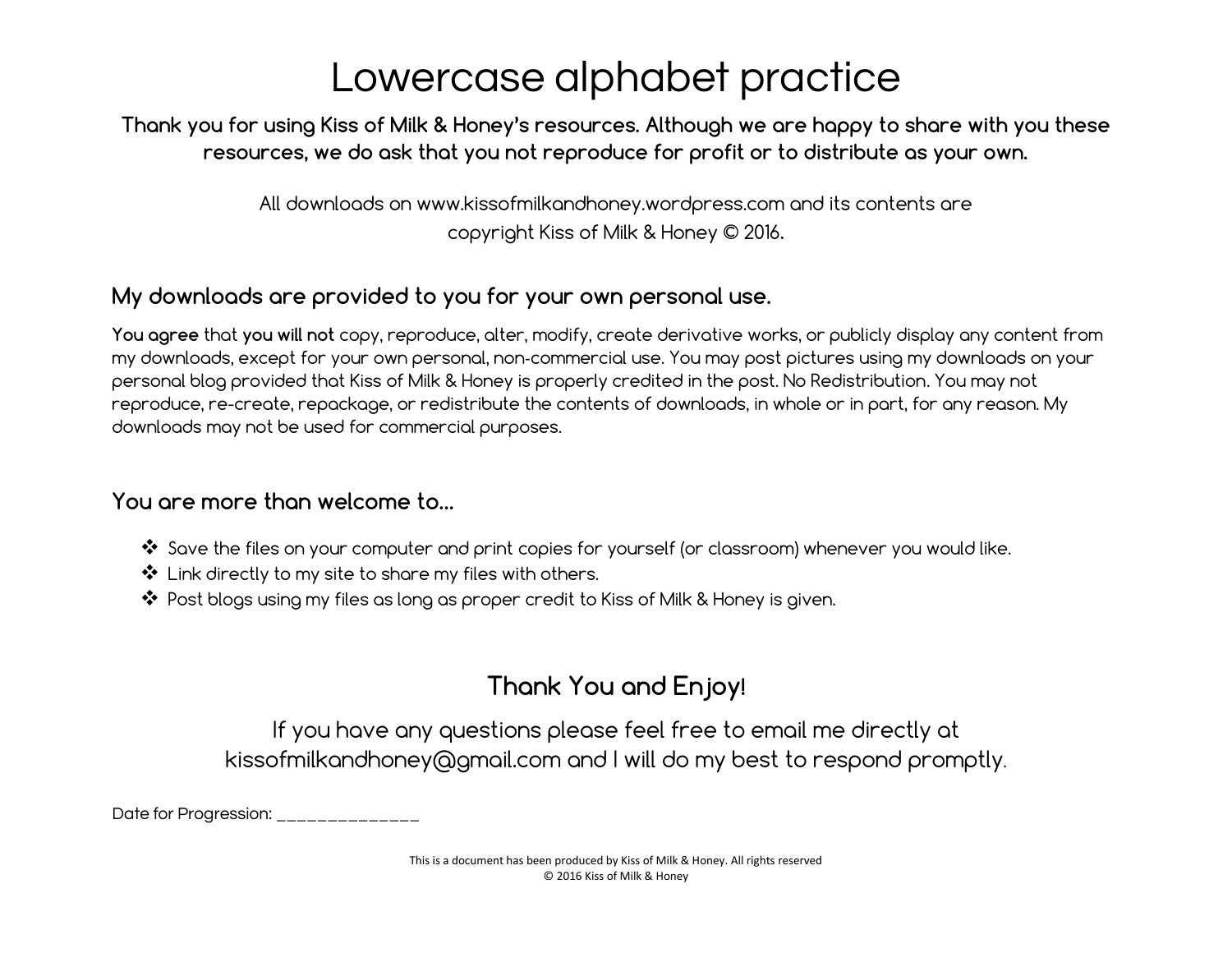Trace the lowercase a's, start at the dot.



#### Write the lowercase **a** on your own



Date for Progression: \_\_\_\_\_\_\_\_\_\_\_\_\_\_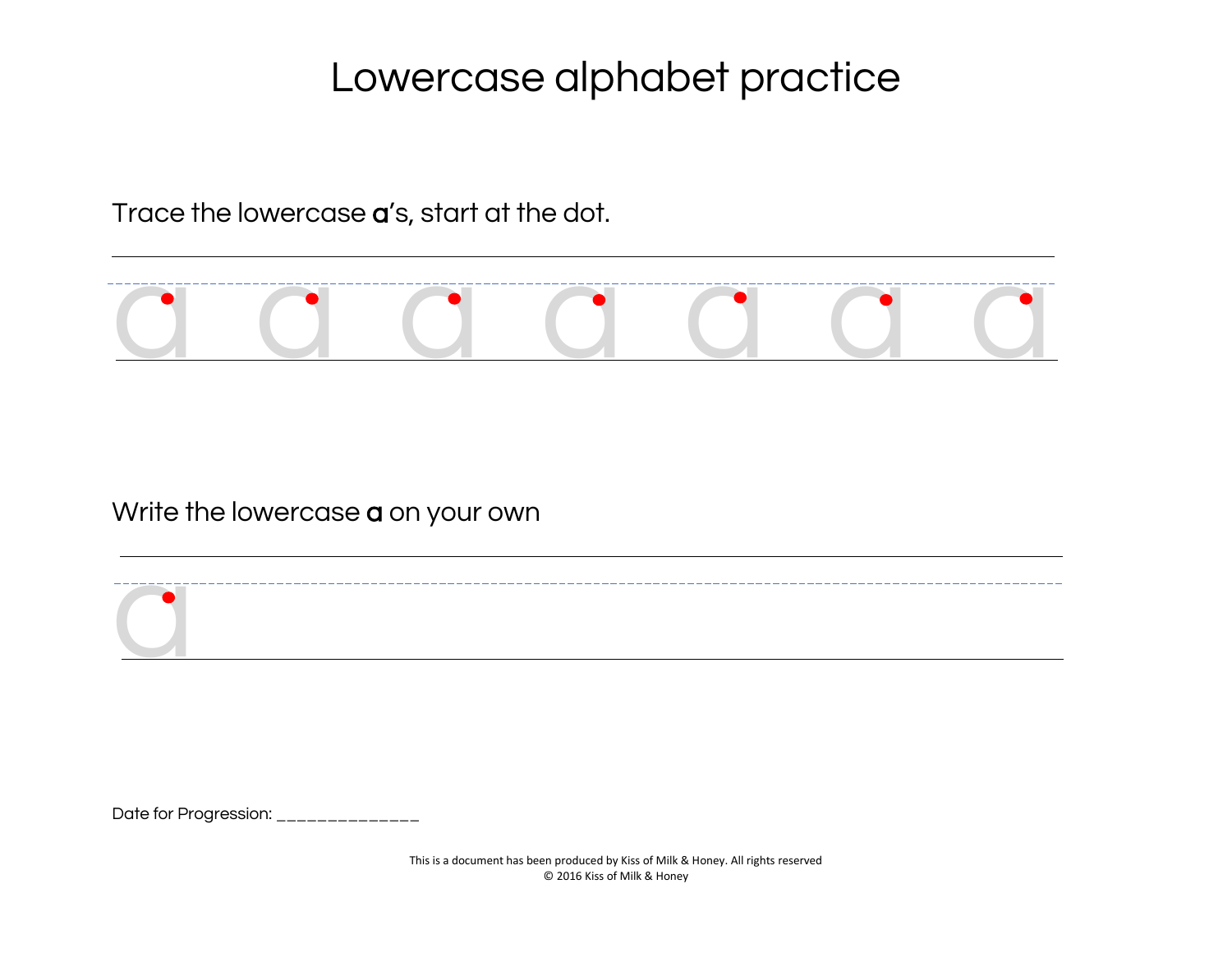Trace the lowercase b's, start at the dot.



Write the lowercase **b** on your own

Date for Progression: \_\_\_\_\_\_\_\_\_\_\_\_\_\_

b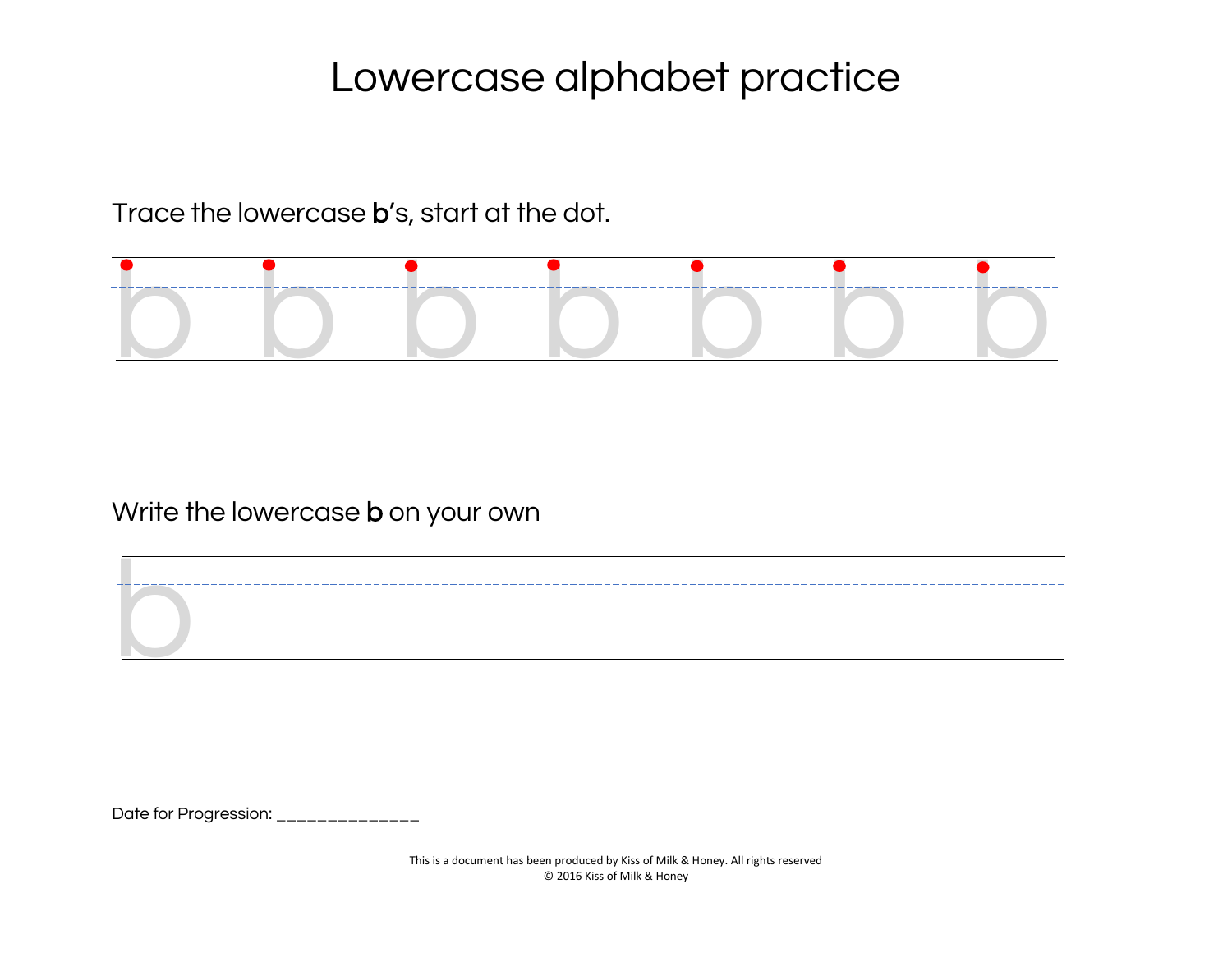Trace the lowercase c's, start at the dot.



Write the lowercase c on your own

Date for Progression: \_\_\_\_\_\_\_\_\_\_\_\_\_\_

**C**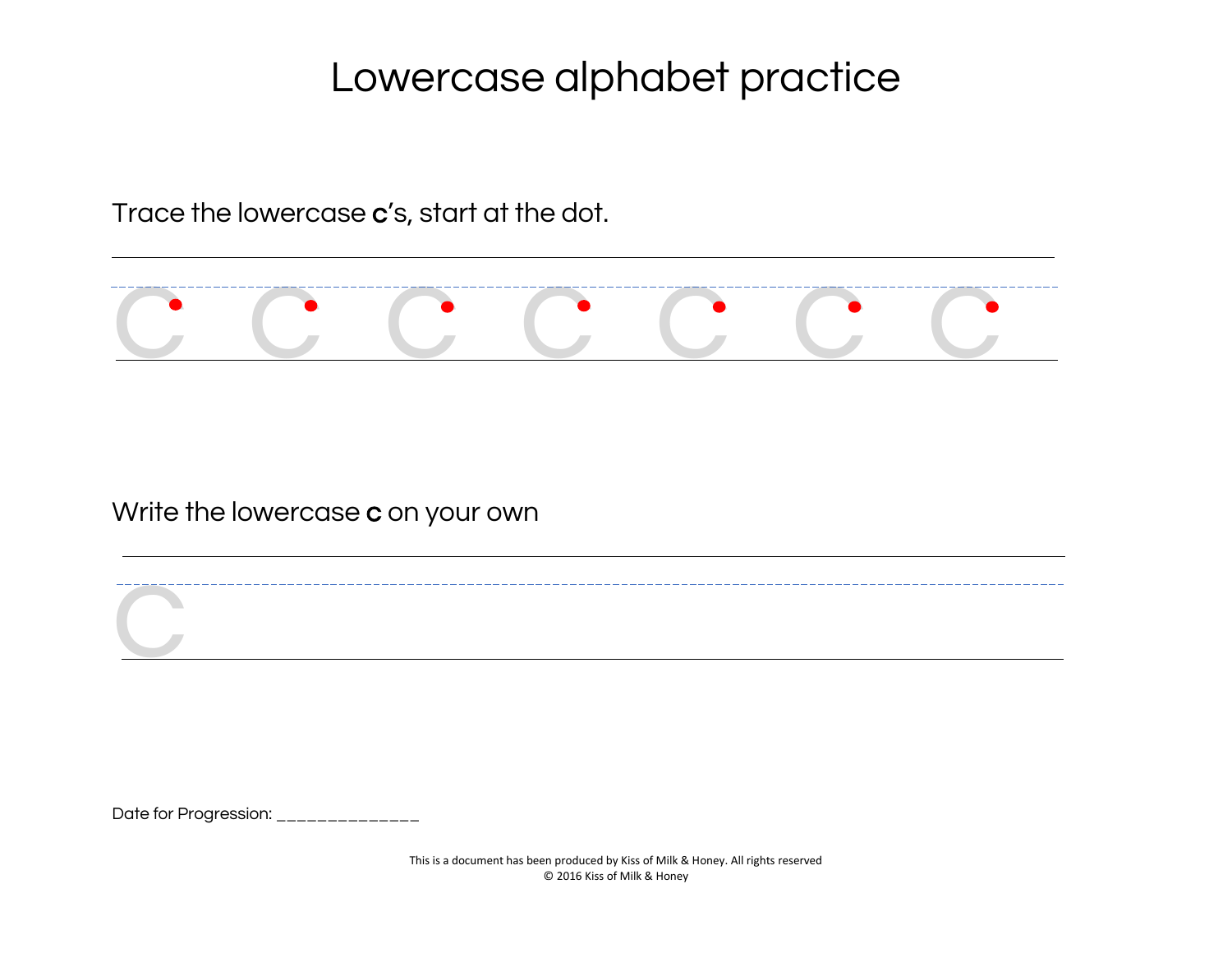Trace the lowercase d's, start at the dot.



Write the lowercase d on your own

Date for Progression: \_\_\_\_\_\_\_\_\_\_\_\_\_\_

d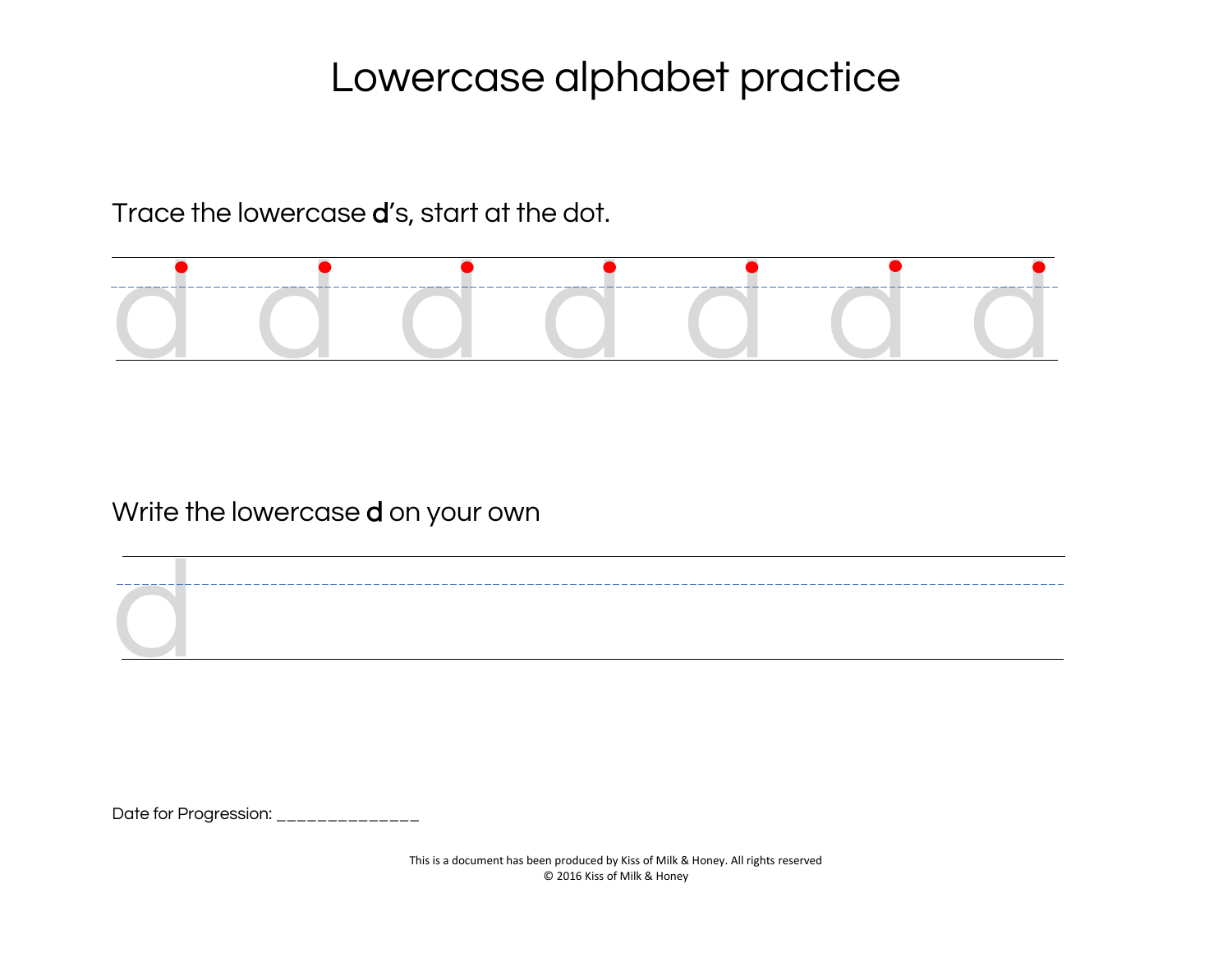Trace the lowercase e's, start at the dot.



Write the lowercase e on your own

Date for Progression: \_\_\_\_\_\_\_\_\_\_\_\_\_\_

e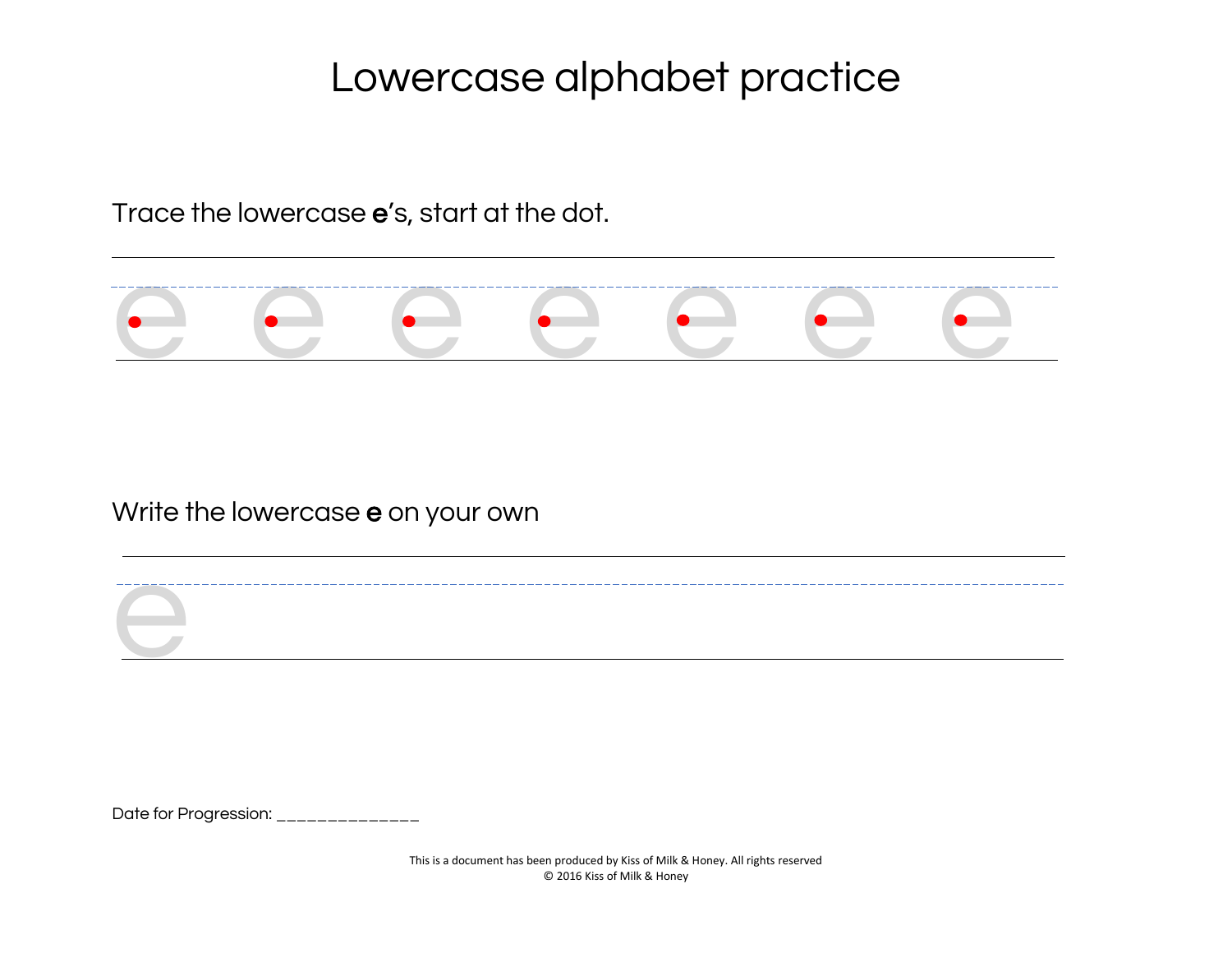Trace the lowercase f's, start at the dot.



#### Write the lowercase f on your own

Date for Progression: \_\_\_\_\_\_\_\_\_\_\_\_\_\_\_

f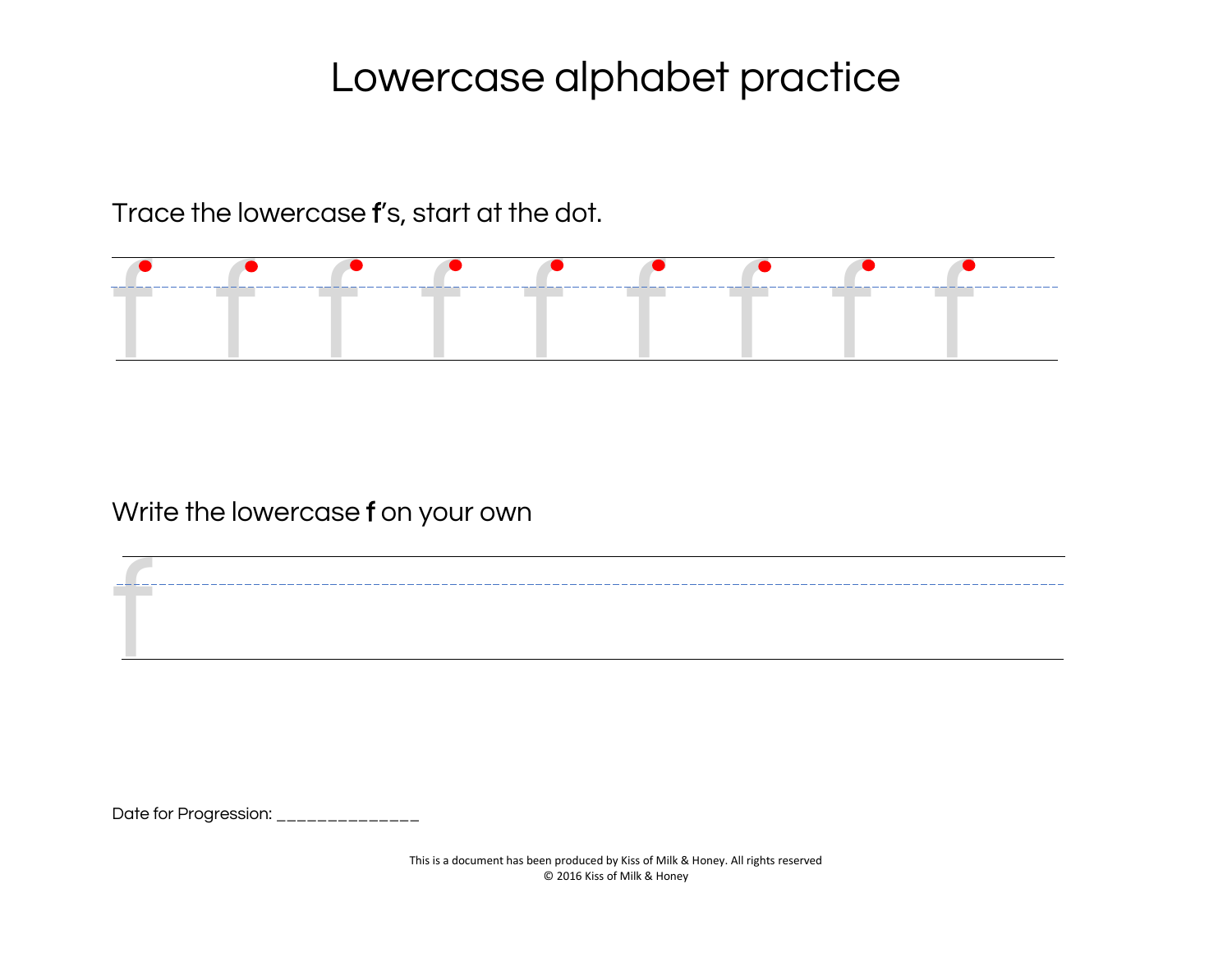Trace the lowercase g's, start at the dot.



Write the lowercase g on your own

Date for Progression: \_\_\_\_\_\_\_\_\_\_\_\_\_\_\_

g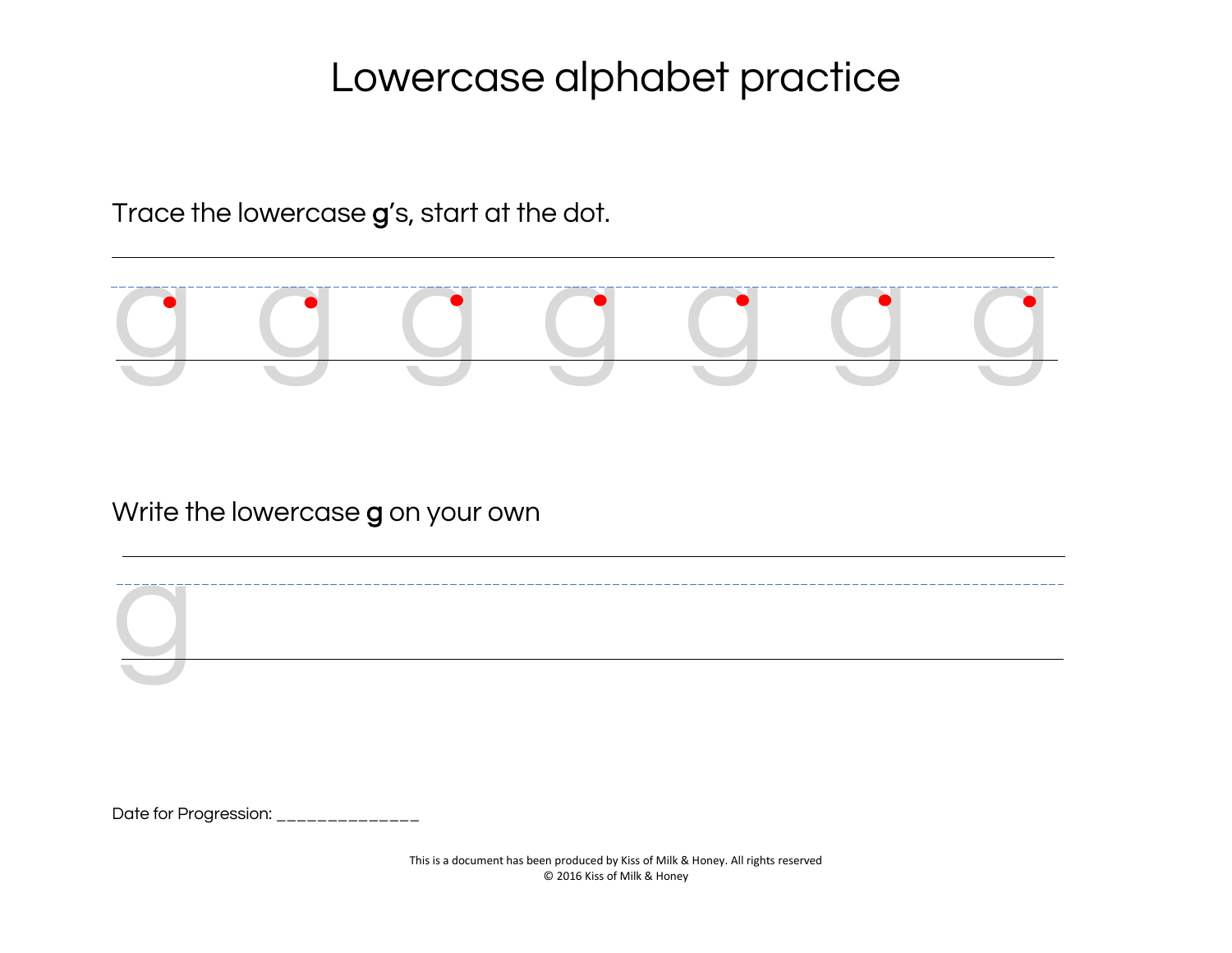Trace the lowercase h's, start at the dot.



Write the lowercase h on your own

Date for Progression: \_\_\_\_\_\_\_\_\_\_\_\_\_\_

h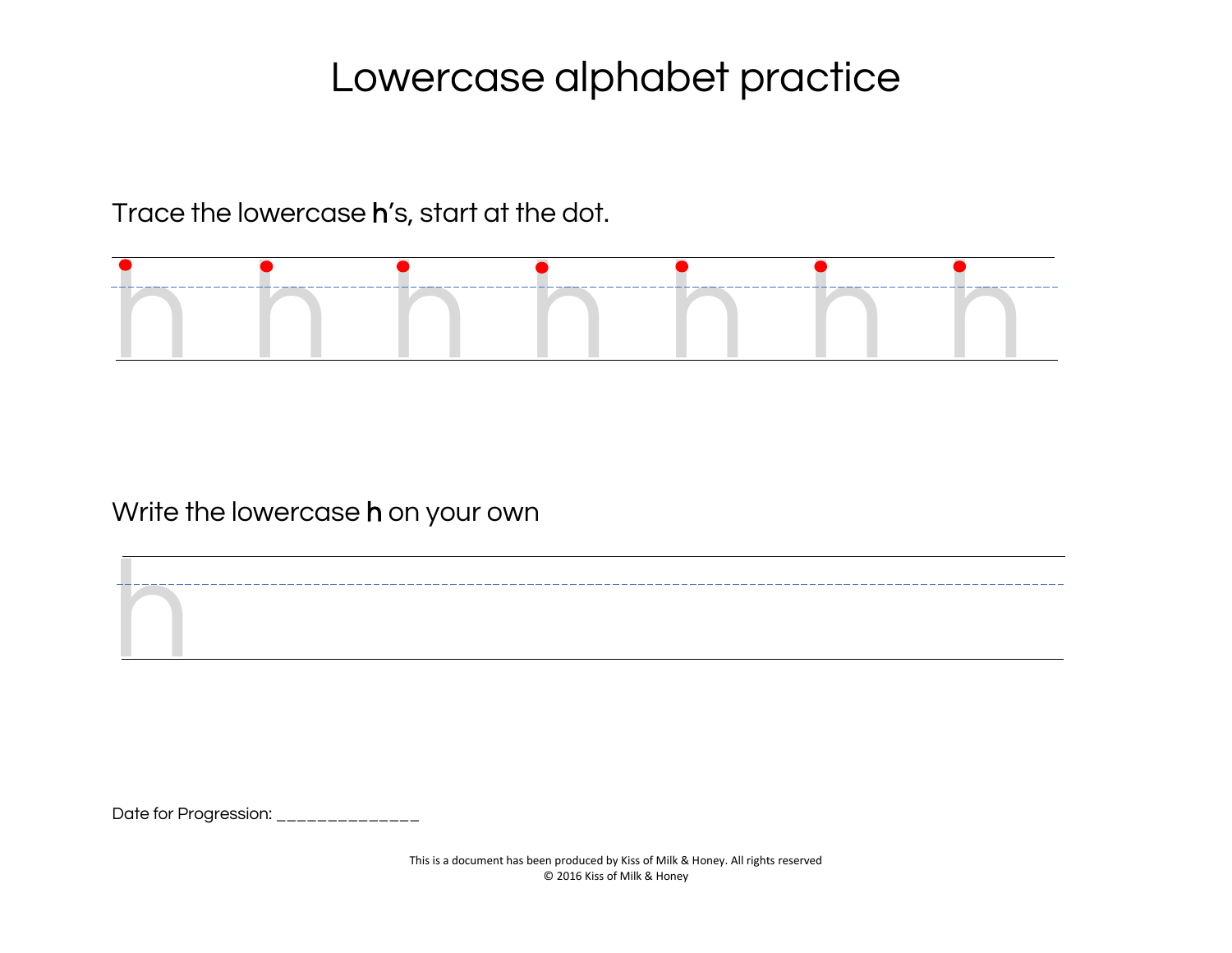Trace the lowercase i's, start at the dot.



Write the lowercase i on your own

Date for Progression: \_\_\_\_\_\_\_\_\_\_\_\_\_\_

i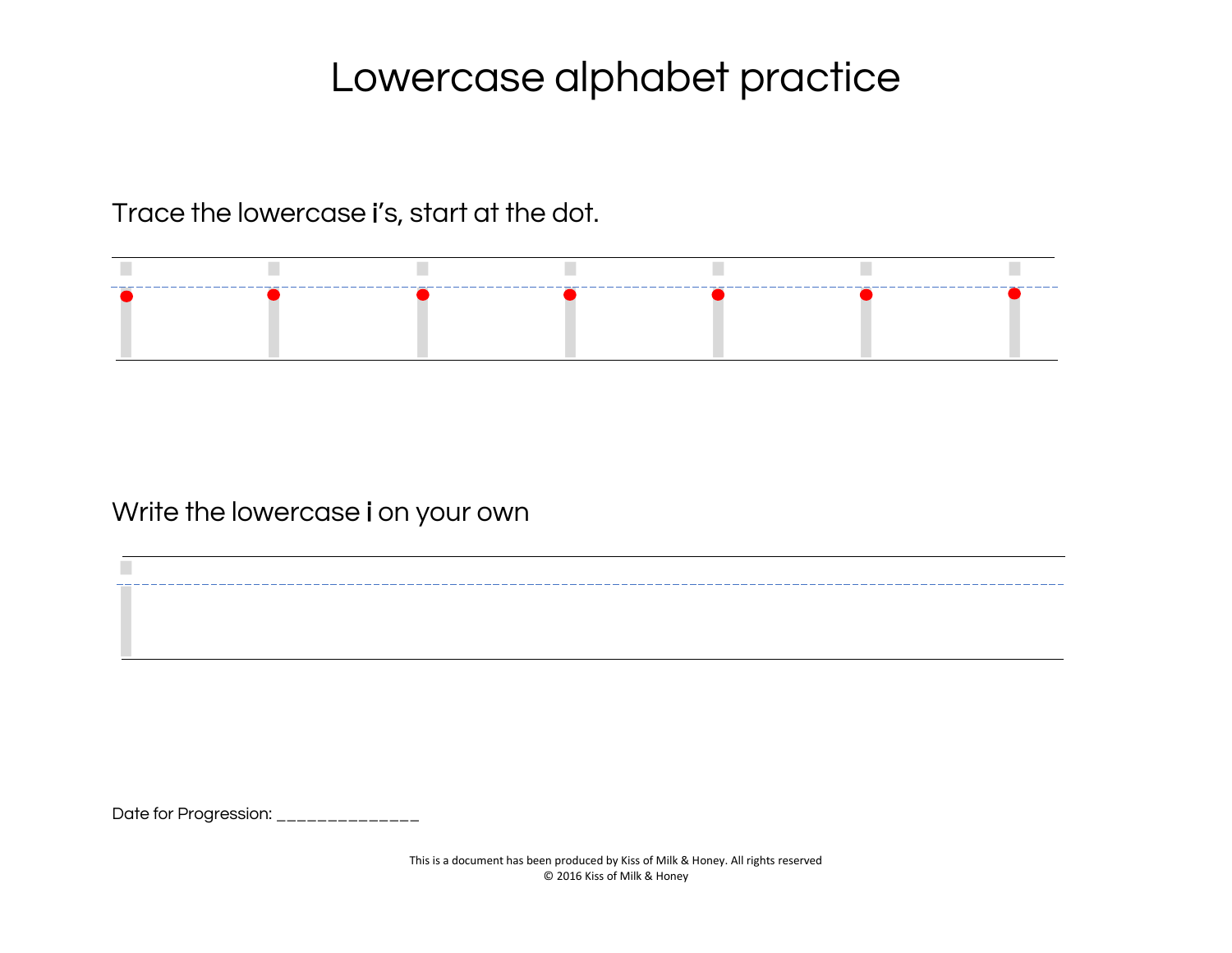Trace the lowercase **j**'s, start at the dot.



Write the lowercase **j** on your own

Date for Progression: \_\_\_\_\_\_\_\_\_\_\_\_\_

j

This is a document has been produced by Kiss of Milk & Honey. All rights reserved © 2016 Kiss of Milk & Honey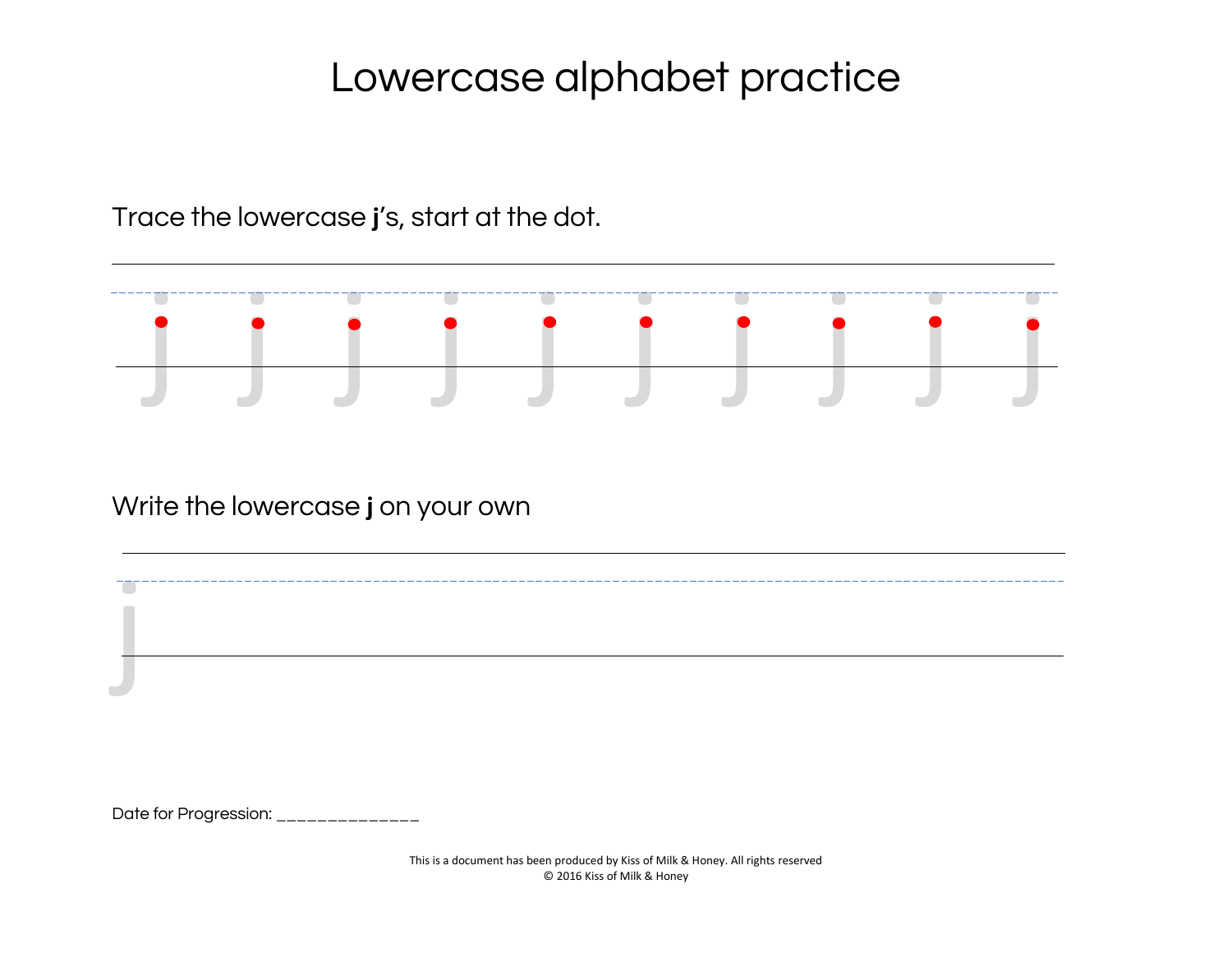Trace the lowercase k's, start at the dot.



Write the lowercase **k** on your own

Date for Progression: \_\_\_\_\_\_\_\_\_\_\_\_\_\_

k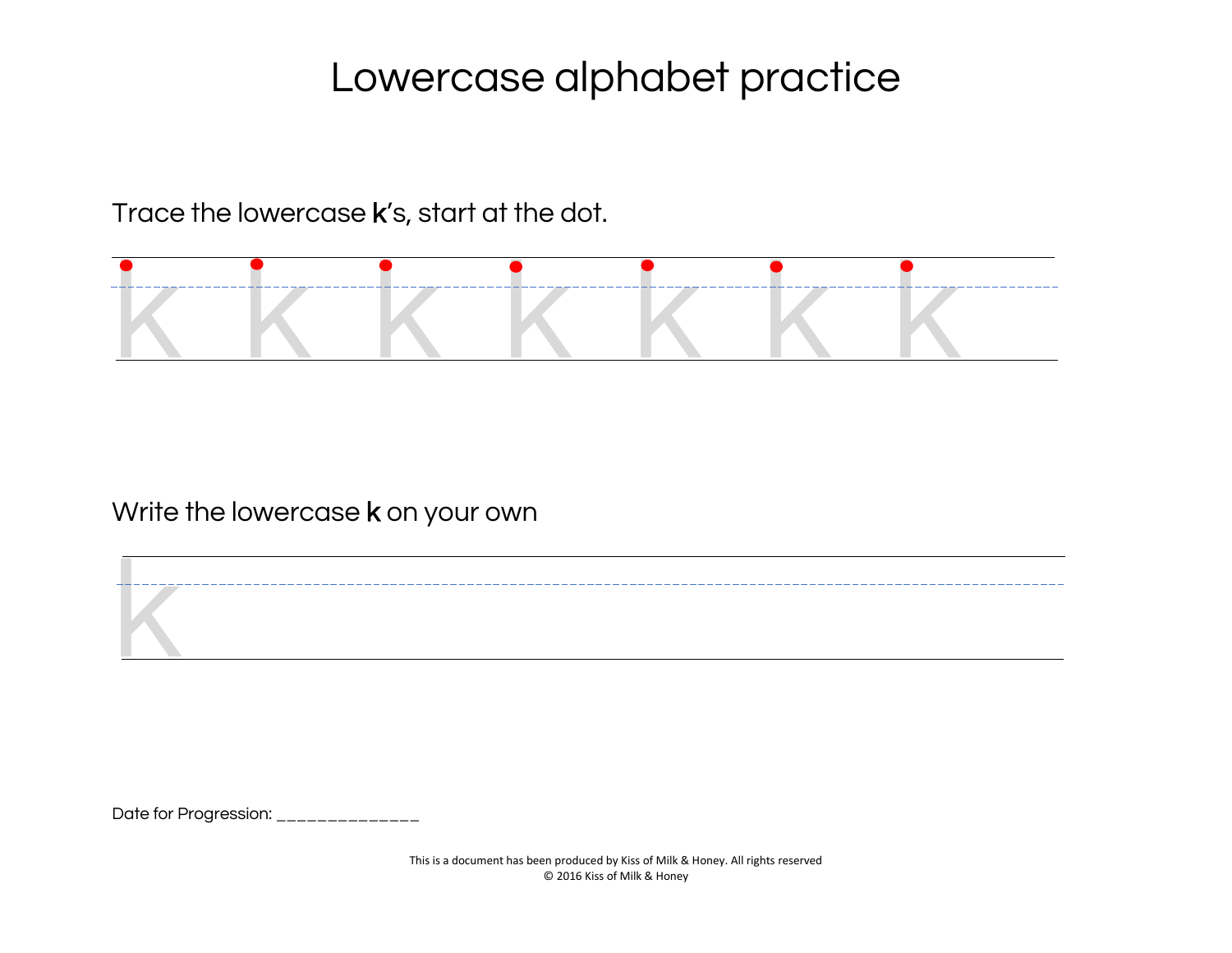Trace the lowercase l's, start at the dot.



Write the lowercase l on your own

Date for Progression: \_\_\_\_\_\_\_\_\_\_\_\_\_\_

l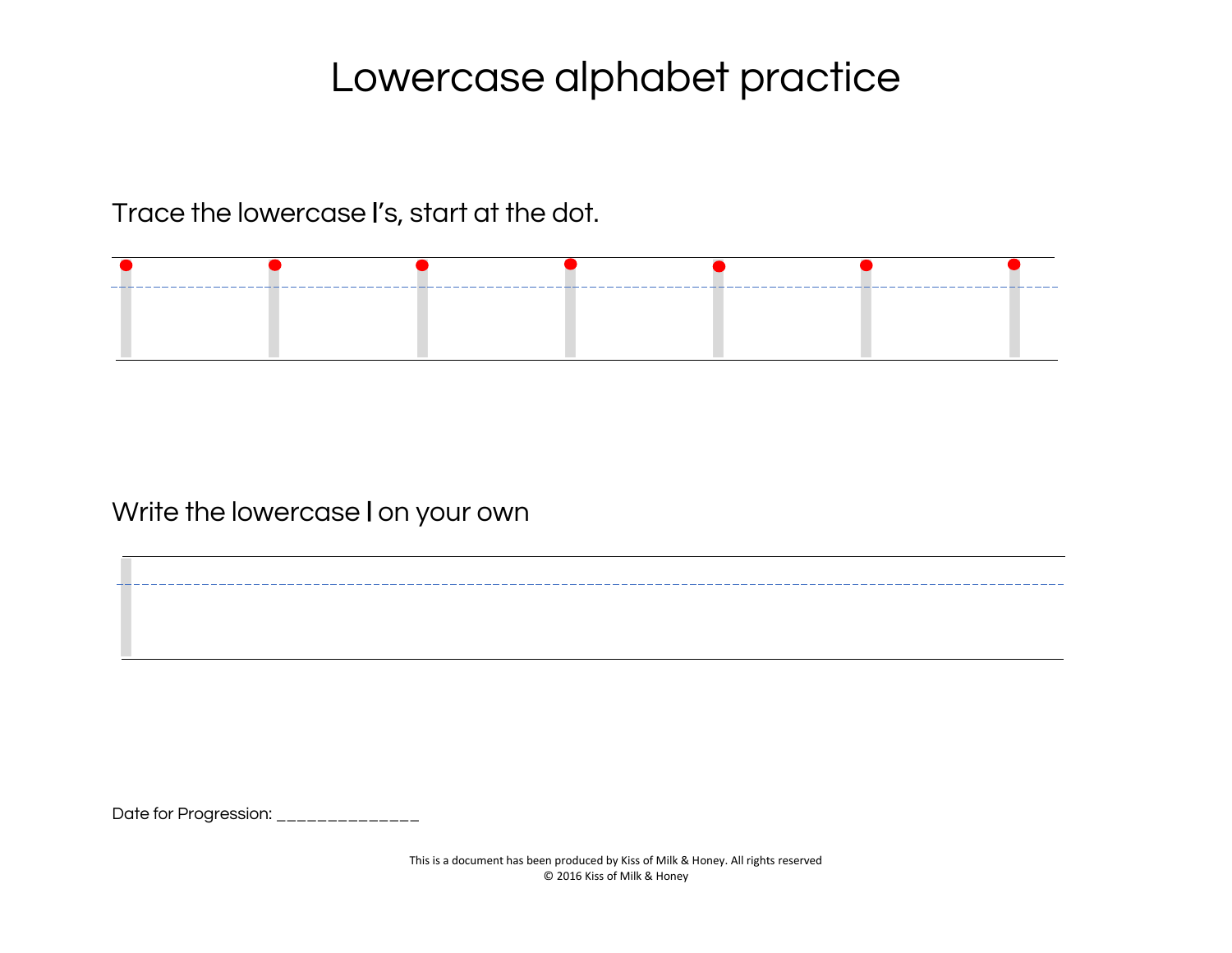Trace the lowercase m's, start at the dot.



Write the lowercase m on your own

Date for Progression: \_\_\_\_\_\_\_\_\_\_\_\_\_\_

m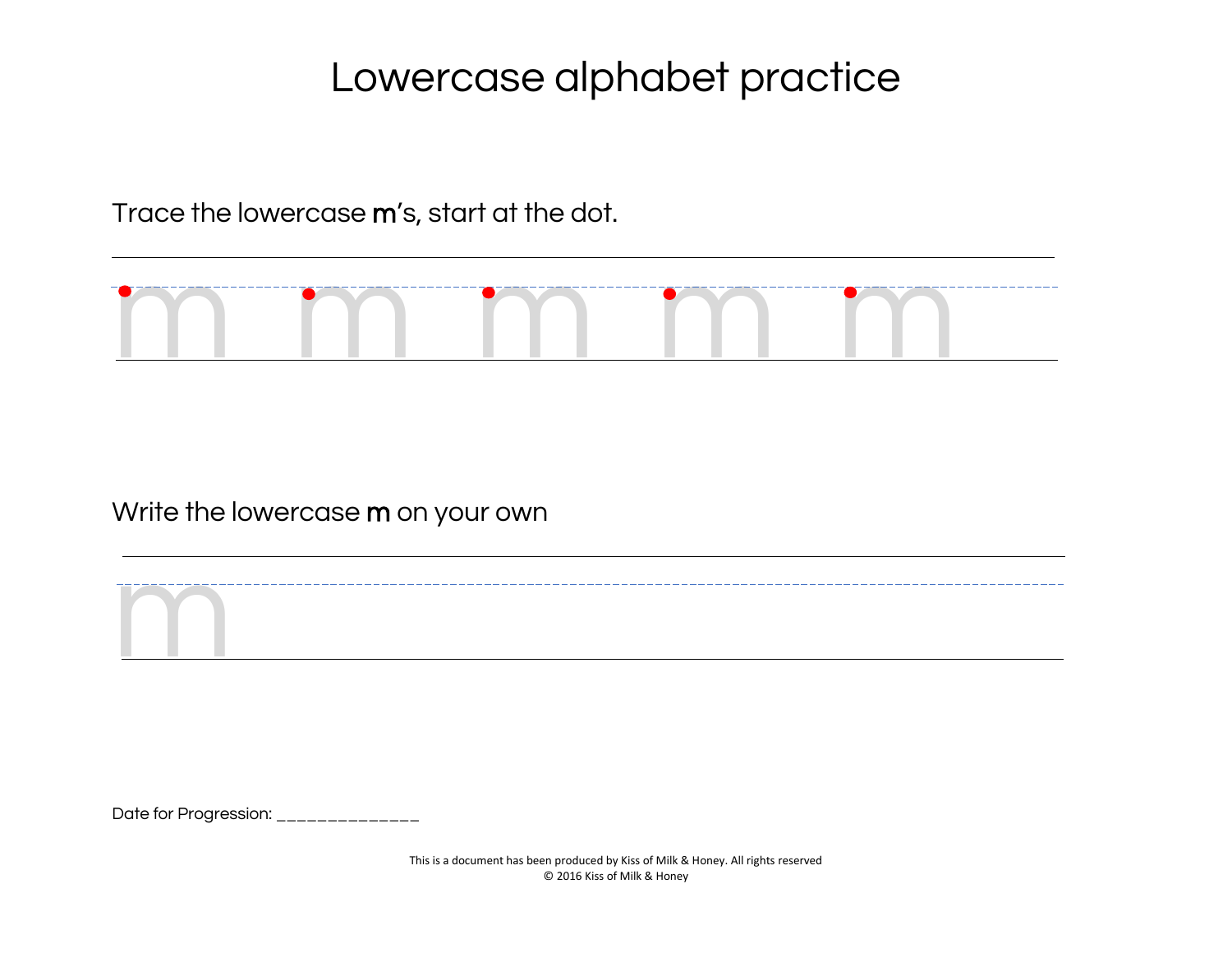Trace the lowercase n's, start at the dot.



Write the lowercase n on your own

Date for Progression: \_\_\_\_\_\_\_\_\_\_\_\_\_\_

n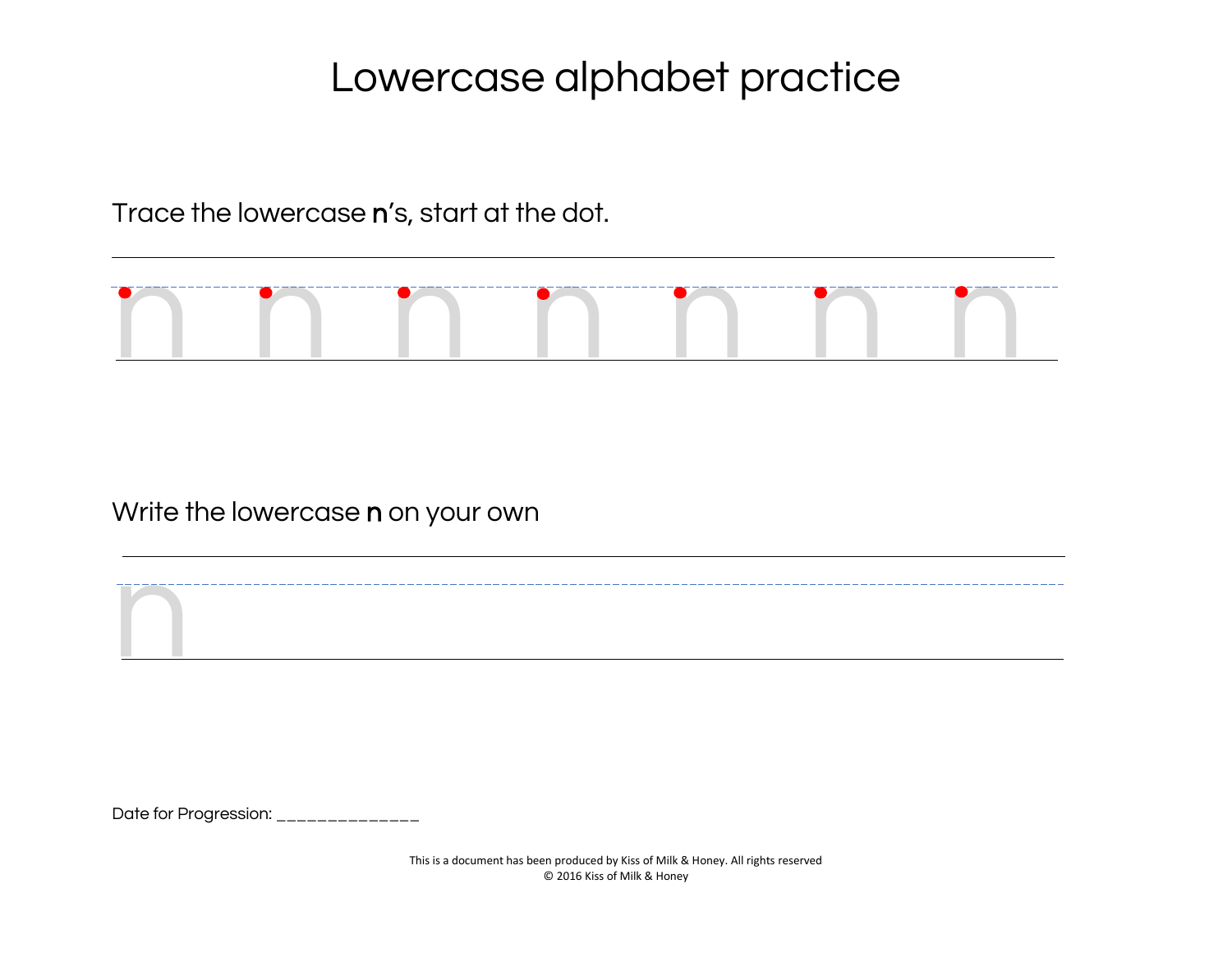Trace the lowercase o's, start at the dot.



Write the lowercase o on your own

Date for Progression: \_\_\_\_\_\_\_\_\_\_\_\_\_\_

o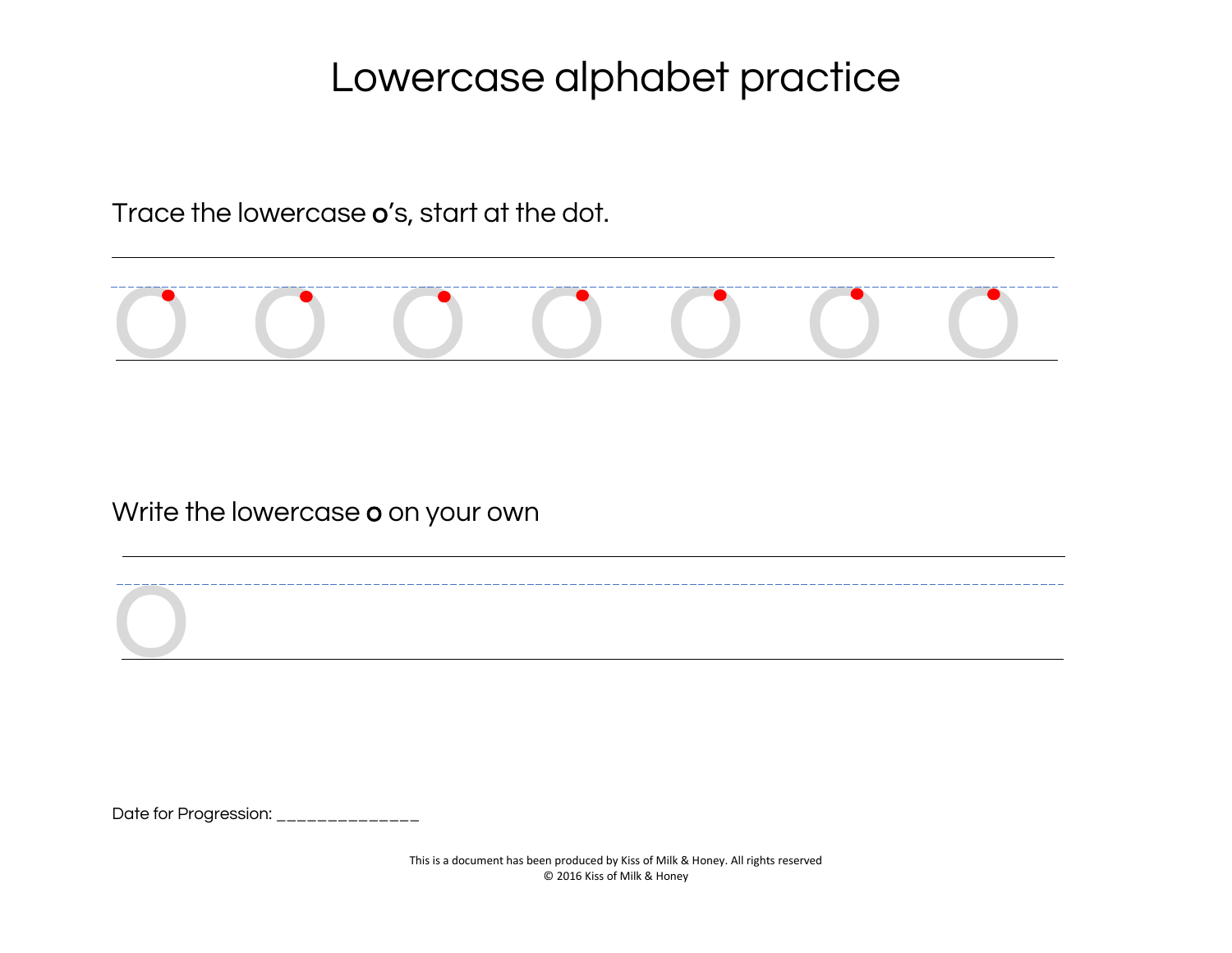Trace the lowercase p's, start at the dot.



Write the lowercase p on your own

Date for Progression: \_\_\_\_\_\_\_\_\_\_\_\_\_\_\_

p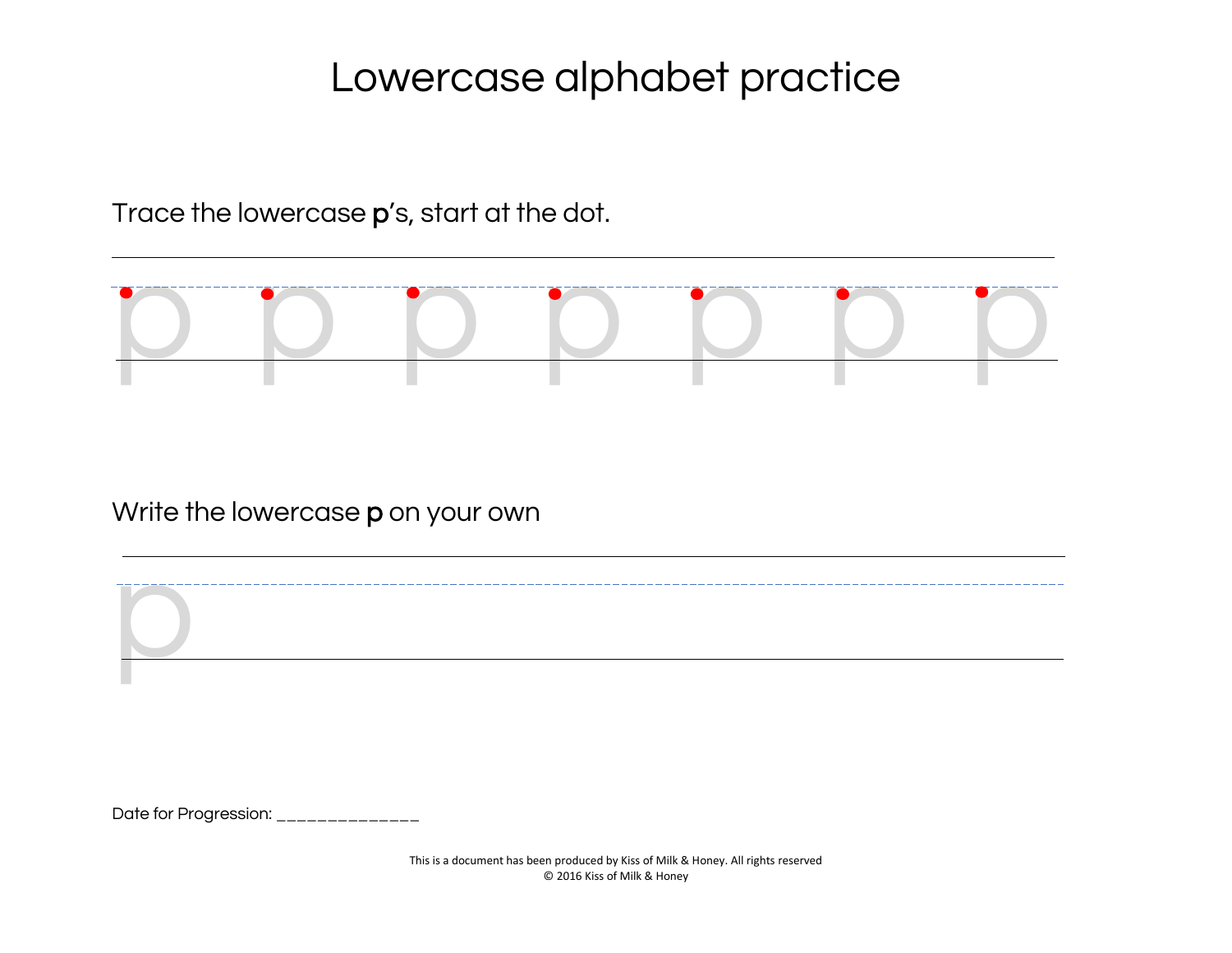Trace the lowercase q's, start at the dot.



Write the lowercase q on your own

q

Date for Progression: \_\_\_\_\_\_\_\_\_\_\_\_\_\_\_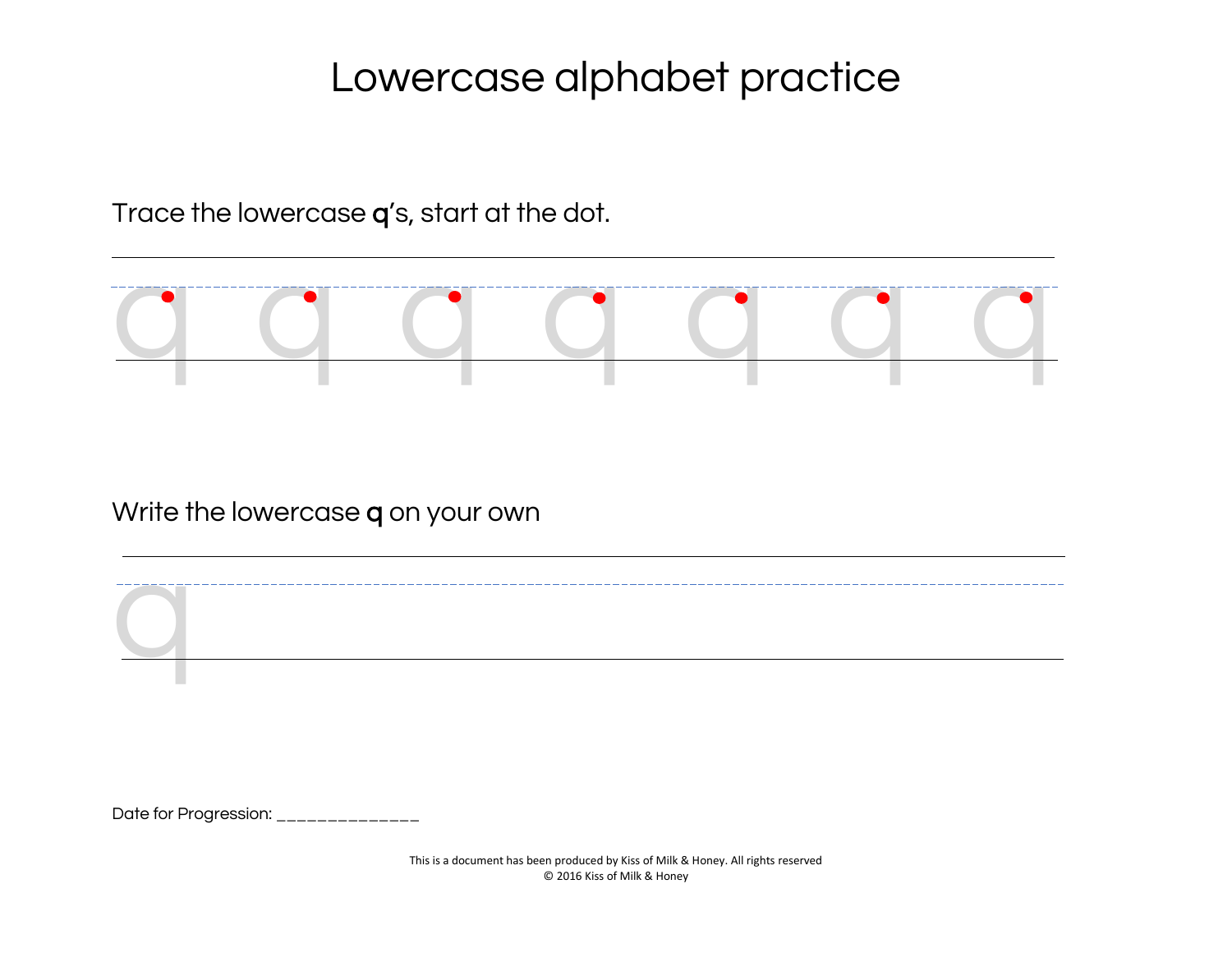Trace the lowercase r's, start at the dot.



Write the lowercase **a** on your own

Date for Progression: \_\_\_\_\_\_\_\_\_\_\_\_\_\_

r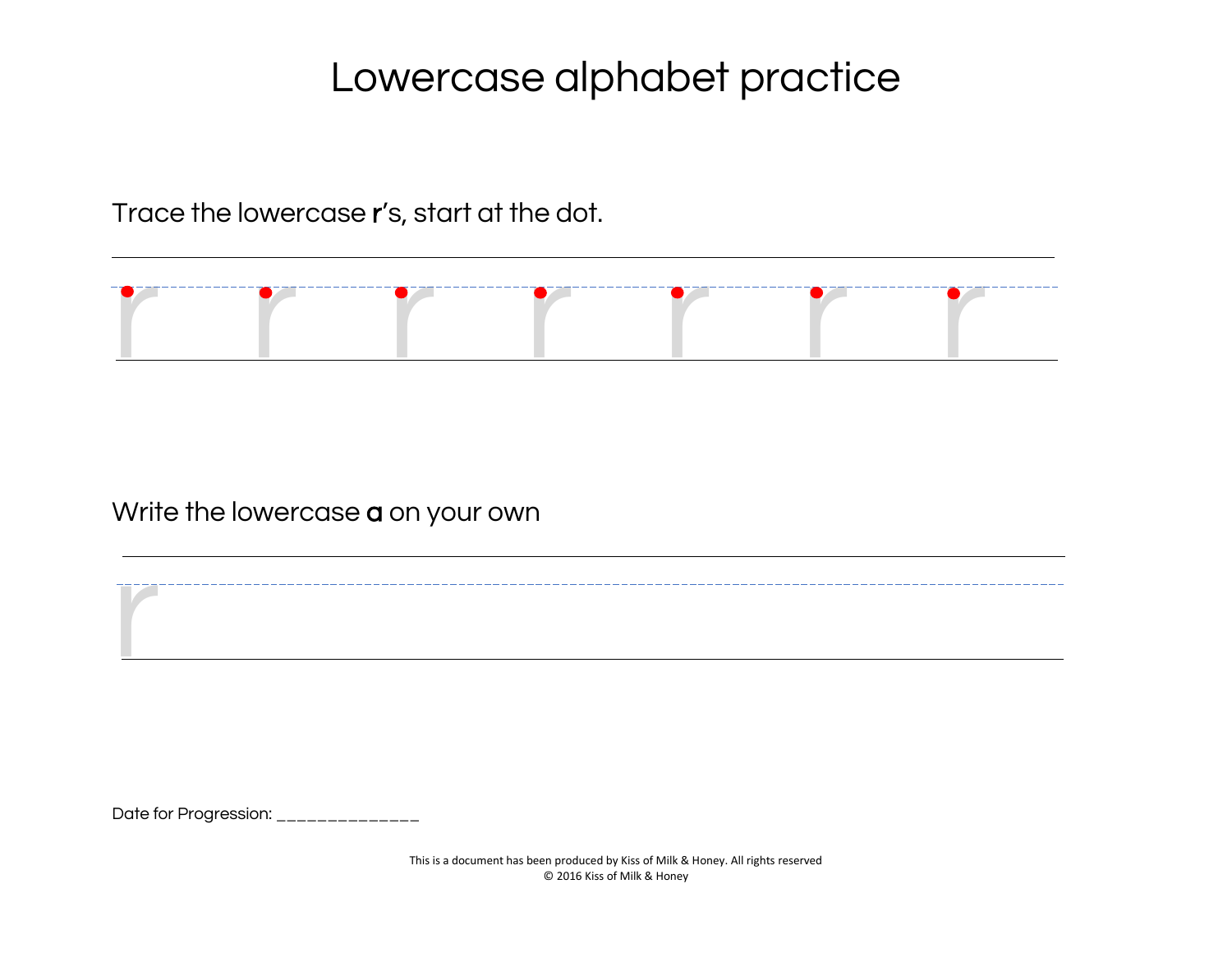Trace the lowercase s's, start at the dot



Write the lowercase s on your own

Date for Progression: \_\_\_\_\_\_\_\_\_\_\_\_\_\_

s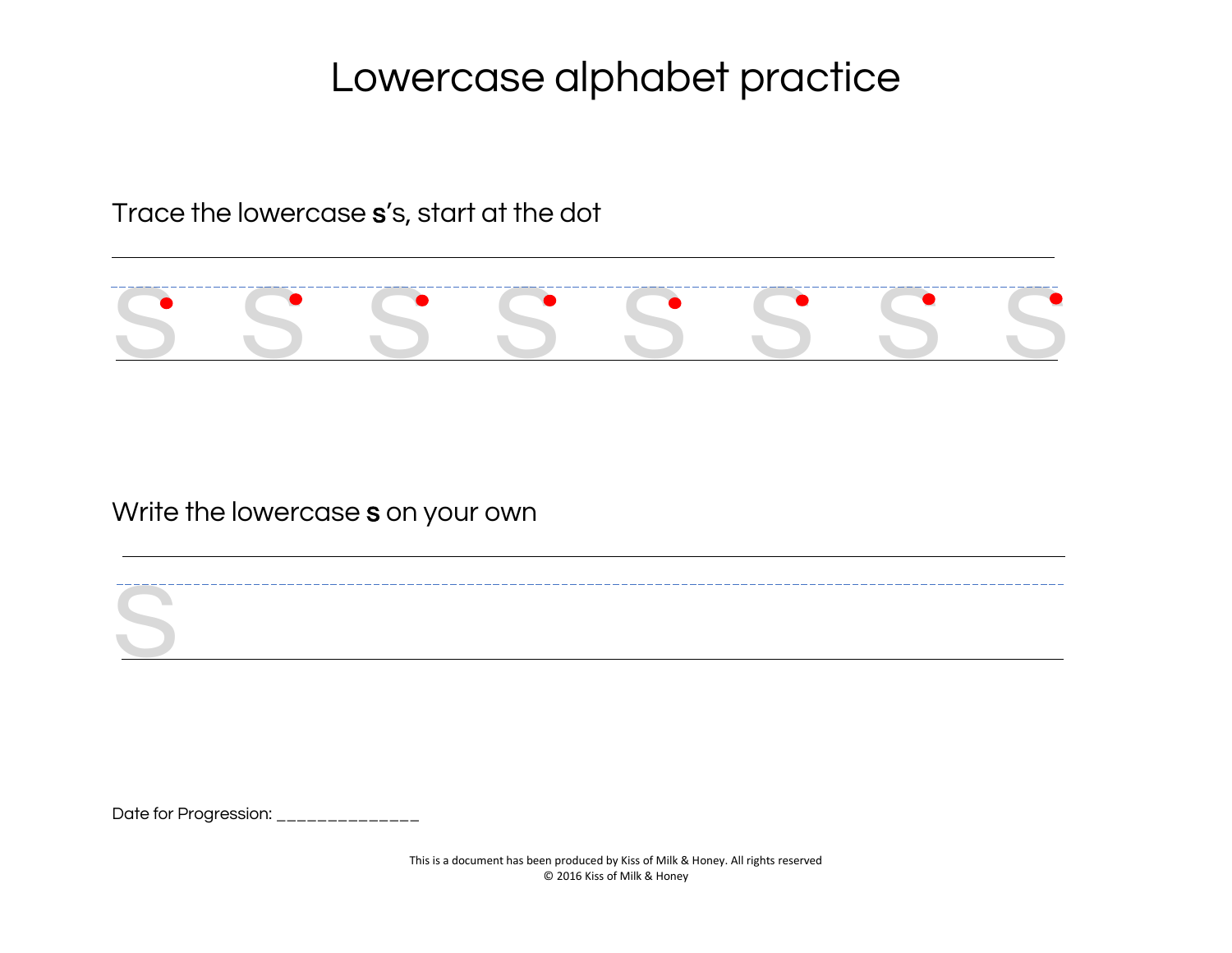Trace the lowercase t's, start at the dot



Write the lowercase t on your own

Date for Progression: \_\_\_\_\_\_\_\_\_\_\_\_\_\_\_

t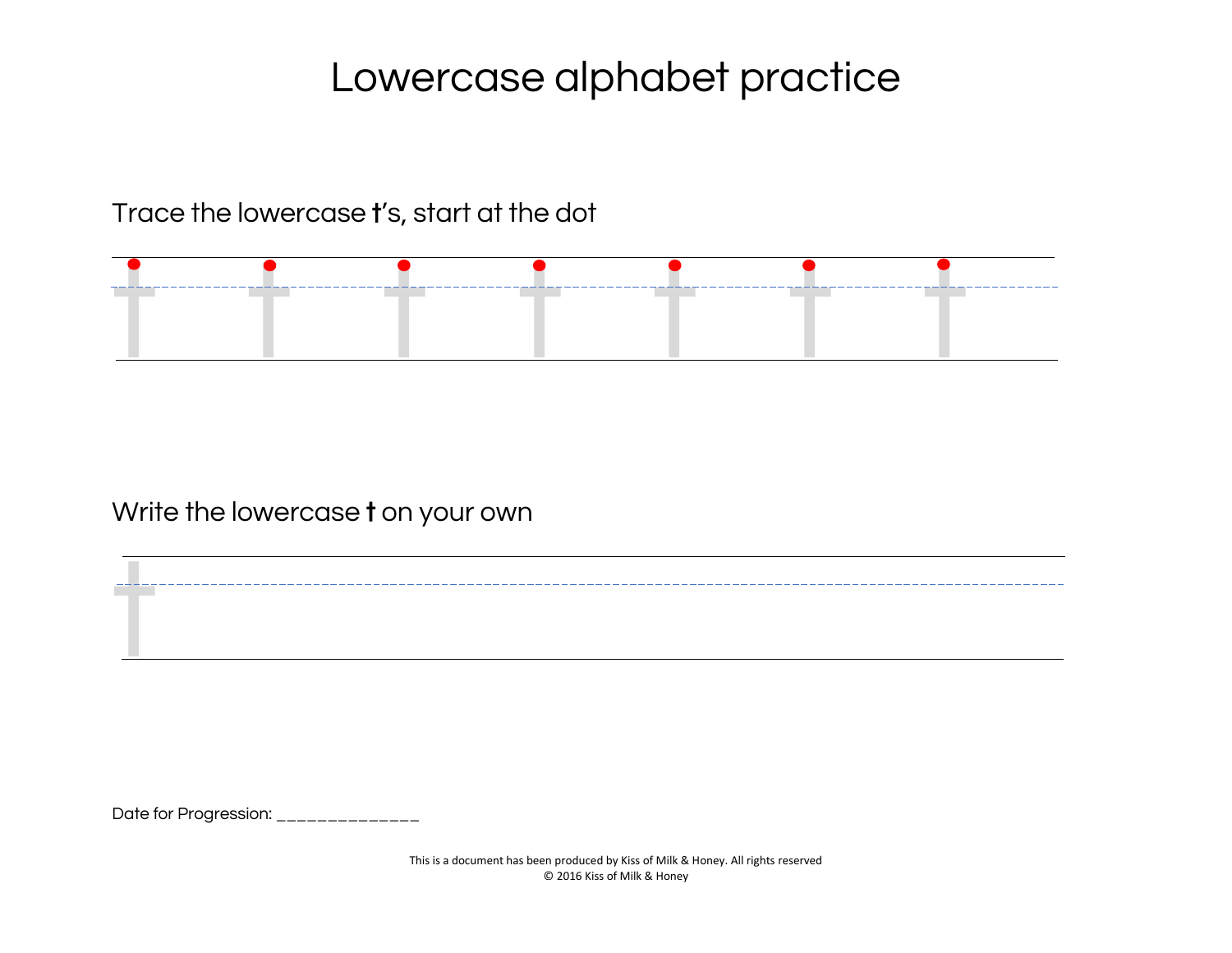Trace the lowercase u's, start at the dot.



Write the lowercase u on your own

Date for Progression: \_\_\_\_\_\_\_\_\_\_\_\_\_\_

**U**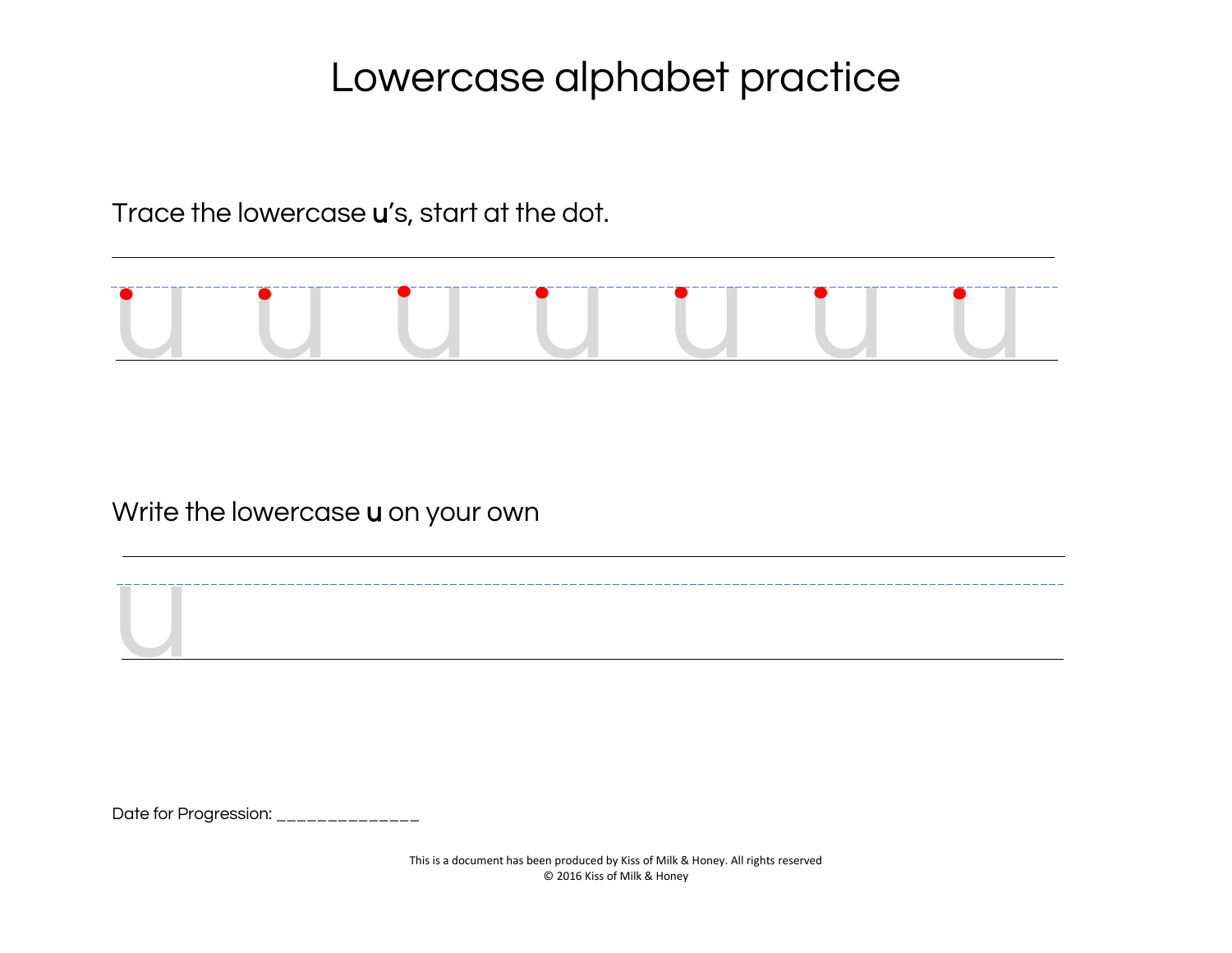Trace the lowercase v's, start at the dot.



Write the lowercase v on your own

Date for Progression: \_\_\_\_\_\_\_\_\_\_\_\_\_\_

v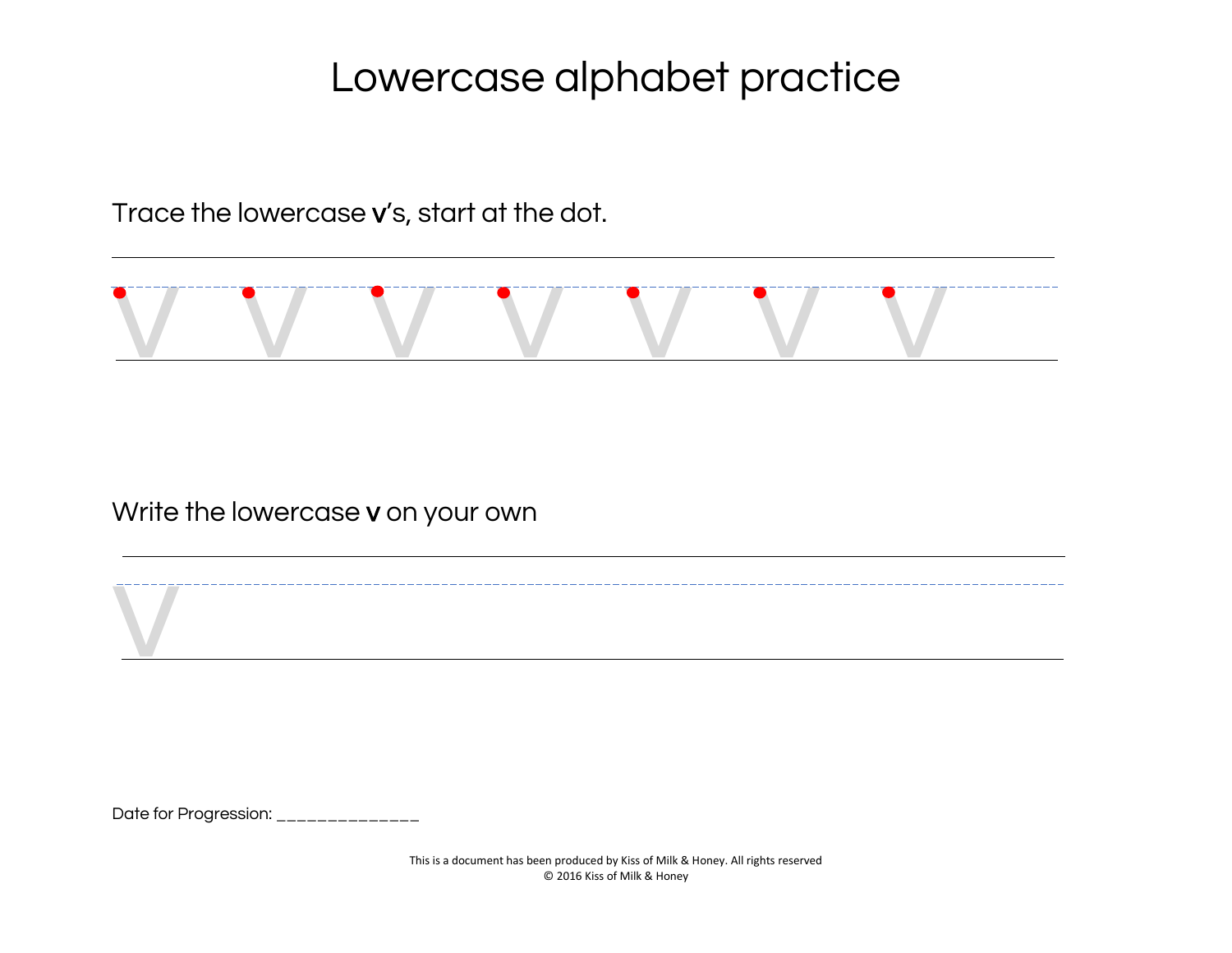Trace the lowercase w's, start at the dot.



Write the lowercase w on your own

Date for Progression: \_\_\_\_\_\_\_\_\_\_\_\_\_\_

w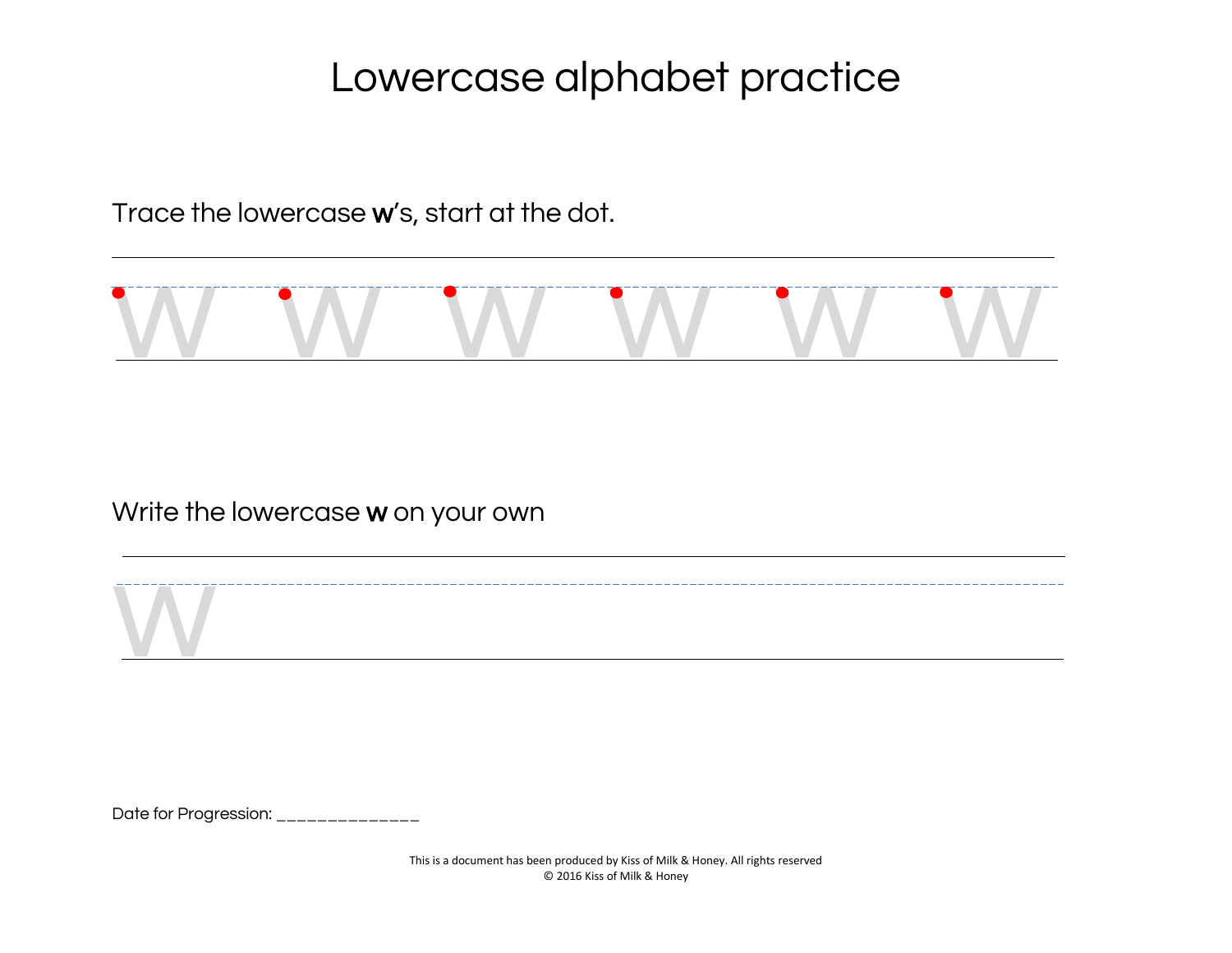Trace the lowercase x's, start at the dot.



Write the lowercase x on your own

Date for Progression: \_\_\_\_\_\_\_\_\_\_\_\_\_\_

x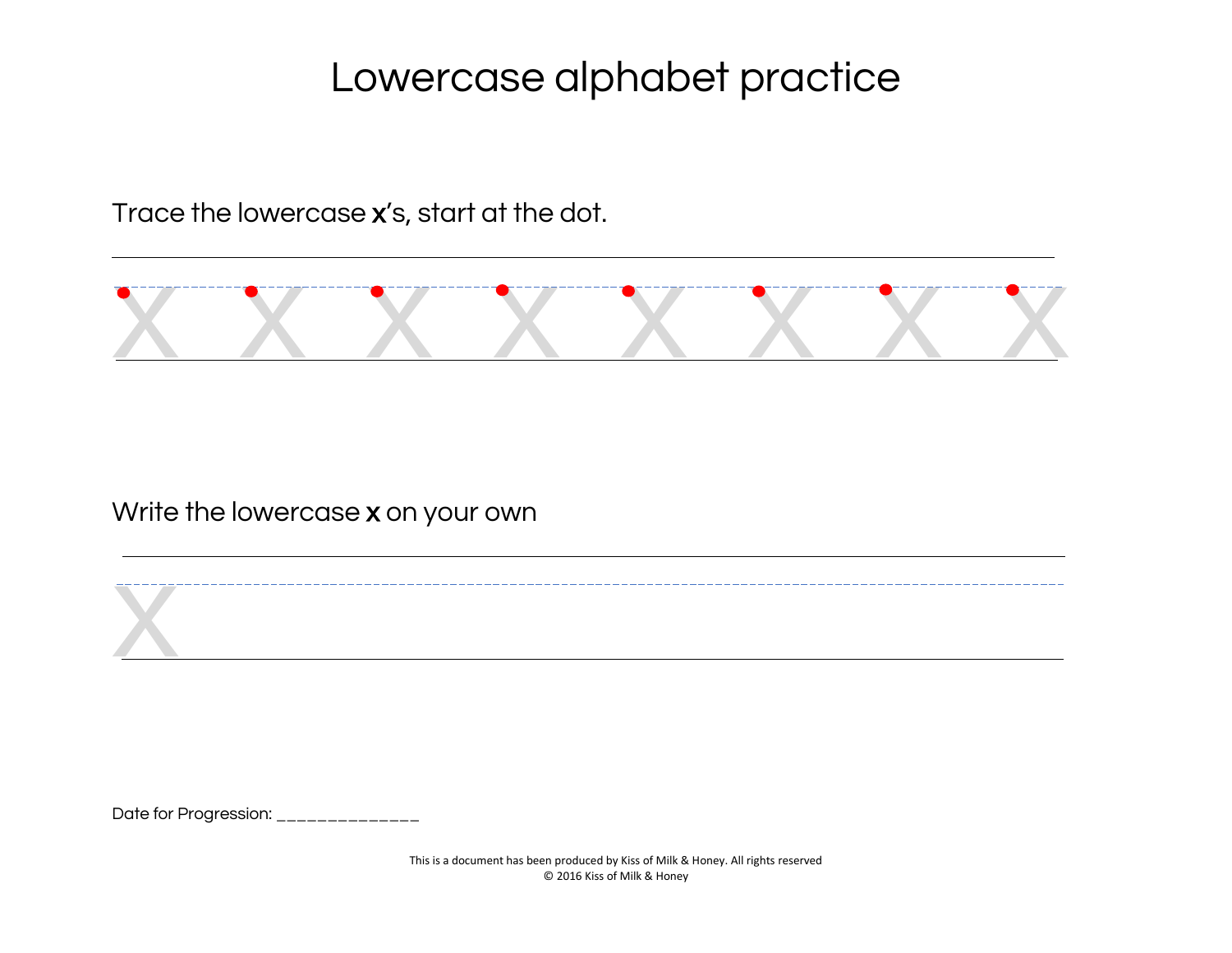Trace the lowercase y's, start at the dot.



Write the lowercase y on your own

Date for Progression: \_\_\_\_\_\_\_\_\_\_\_\_\_

y